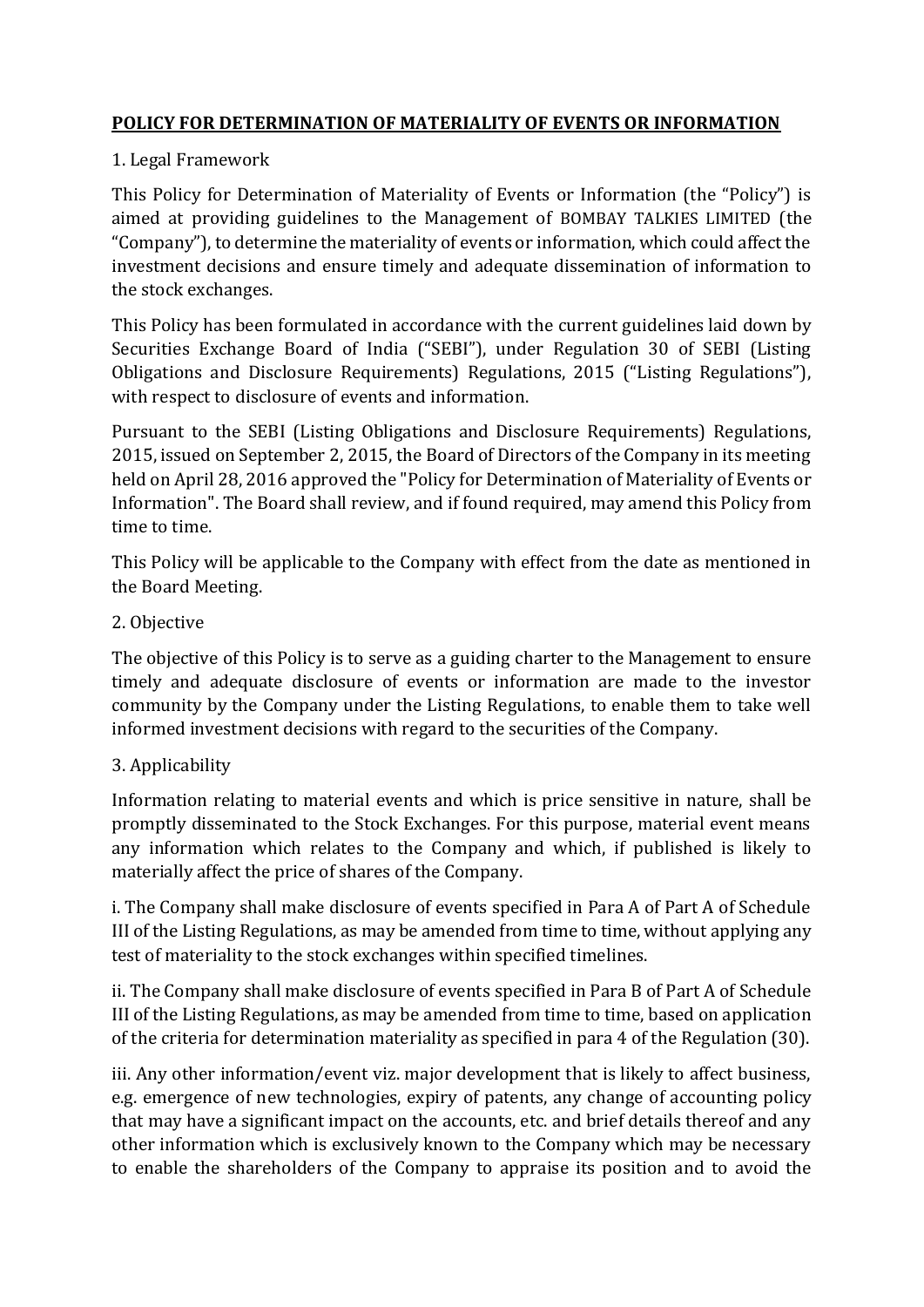establishment of a false market in such securities, would be disclosed as advised by the Board from time to time.

iv. The Company shall make disclosures of any events or information which, in the opinion of the Board of Directors, is material. In case where an event occurs or information is available with the company, which has not been indicated in sub-para i, ii and iii above, but which may have material effect on it, the Company would make adequate disclosures in regard thereof.

4. Criteria for determination of materiality of events / information

The Company shall consider the following criteria for determination of materiality of event / information as stated in sub-para ii and iii above:-

a) the omission of an event or information, which is likely to result in discontinuity or alteration of event or information already available publicly; or

b) the omission of an event or information is likely to result in significant market reaction if the said omission came to light at a later date;

c) in case where the criteria specified in sub-clauses (a) and (b) are not applicable, an event/information may be treated as being material if in the opinion of the Board of Directors of listed entity, the event/information is considered material.

Without prejudice to the generality of A, B and C above, the Company may make disclosures of event/information as specified by the Board from time to time.

5. Disclosure of material events / information

The Company shall disclose to the stock exchanges of all events, specified in Para A of Part A of Schedule III or information as soon as reasonably possible and not later than 24 hours from the occurrence of the event/information. In the event the disclosure is made after 24 hours of occurrence of the event or information, the Company shall, along with such disclosures provide an explanation for such delay.

The disclosure with respect to events specified in sub-para 4 of Para A of Part A of Schedule III shall be made within thirty minutes of the conclusion of the board meeting.

The Company shall make disclosures updating the material developments pertaining to material events on a regular basis, till such time the event is resolved/closed, and to be disclosed to the stock exchanges with relevant explanations.

The Company shall also disclose all events or information with respect to subsidiaries which are material, if any, for the Company.

## 6. Authorization for disclosures

The Board is authorised one or more Key Managerial Personnel to determine materiality of an event/information and to make disclosures to stock exchanges. The contact details of such Key Managerial Personnel have been disclosed on Company's website.

7. Disclosure on the website of the Company